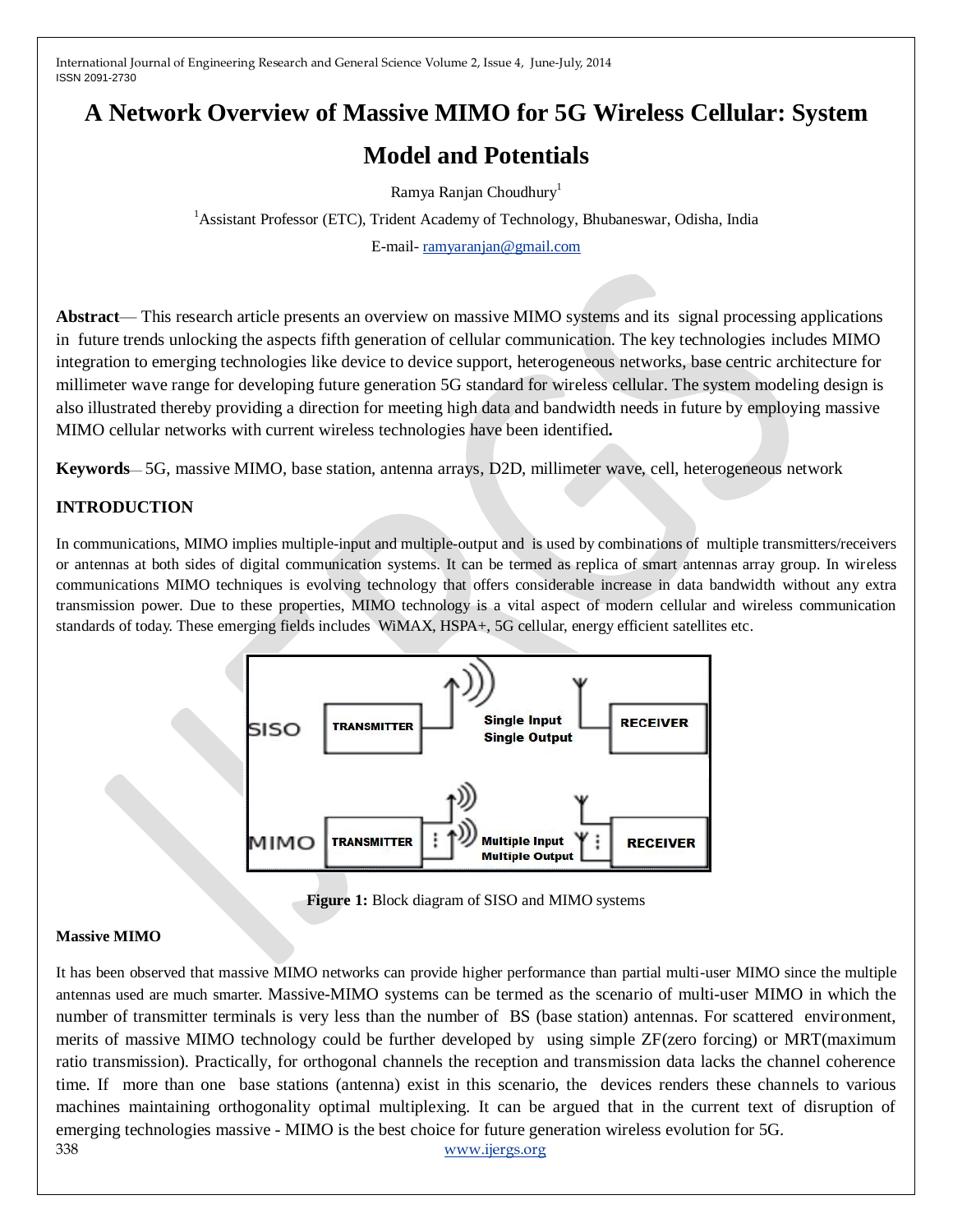### **MASSIVE-MIMO MODELLING FOR 5G**

Let us consider a massive MIMO downlink system for single BS (base station) and 'N' users. ' $A_T$ ' antennas for transmission and use 'k' has ' $A_R$ ' antennas for reception.



**Figure 2:** Massive-MIMO system model with 'k' users and 'N' base stations

If  $d_k$ ' the data stream of kth user, the number of streaming data (sum rate) for all  $k$ ' users can be written as

$$
d=\sum_{k=1}^N d_k
$$

Total number of receiver antennas is given by

$$
A_R = \sum_{k=1}^N A_{R_k}
$$

Clearly, we have chosen  $A_R > A_T$ . Using a fading channel for common BS and massive MIMO, the channel matrix for  $k^{th}$  user is given by  $H_k \in A_{R_k} \times A_T$ . It is assumed that the channel  $H_k$  is quasi-static in nature and it is a constant. Let  $s_k \in d_k$  be the transmitter signal for  $k_{th}$  user, the receiver matrix is thus given by  $P_i \in A_{R_k} \times d_k$ . If 'W<sub>k</sub>' is the white Gaussian noise of the channel, the total received signal Power  ${}^{c}P_{R}$ ' is given by

$$
P_R =_{k}^{H} H_k M_k S_k + P_k^{H} H_k \sum_{\substack{i=1 \ i \neq k}}^{N} M_i S_i + P_k W_k
$$

Where 'P<sub>k</sub>' is the kth user and M<sub>i</sub> is the beamforming signal of kth user in the antenna array matrix. Clearly M<sub>i</sub>  $\in A_T \times d_k$ 

339 [www.ijergs.org](http://www.ijergs.org/)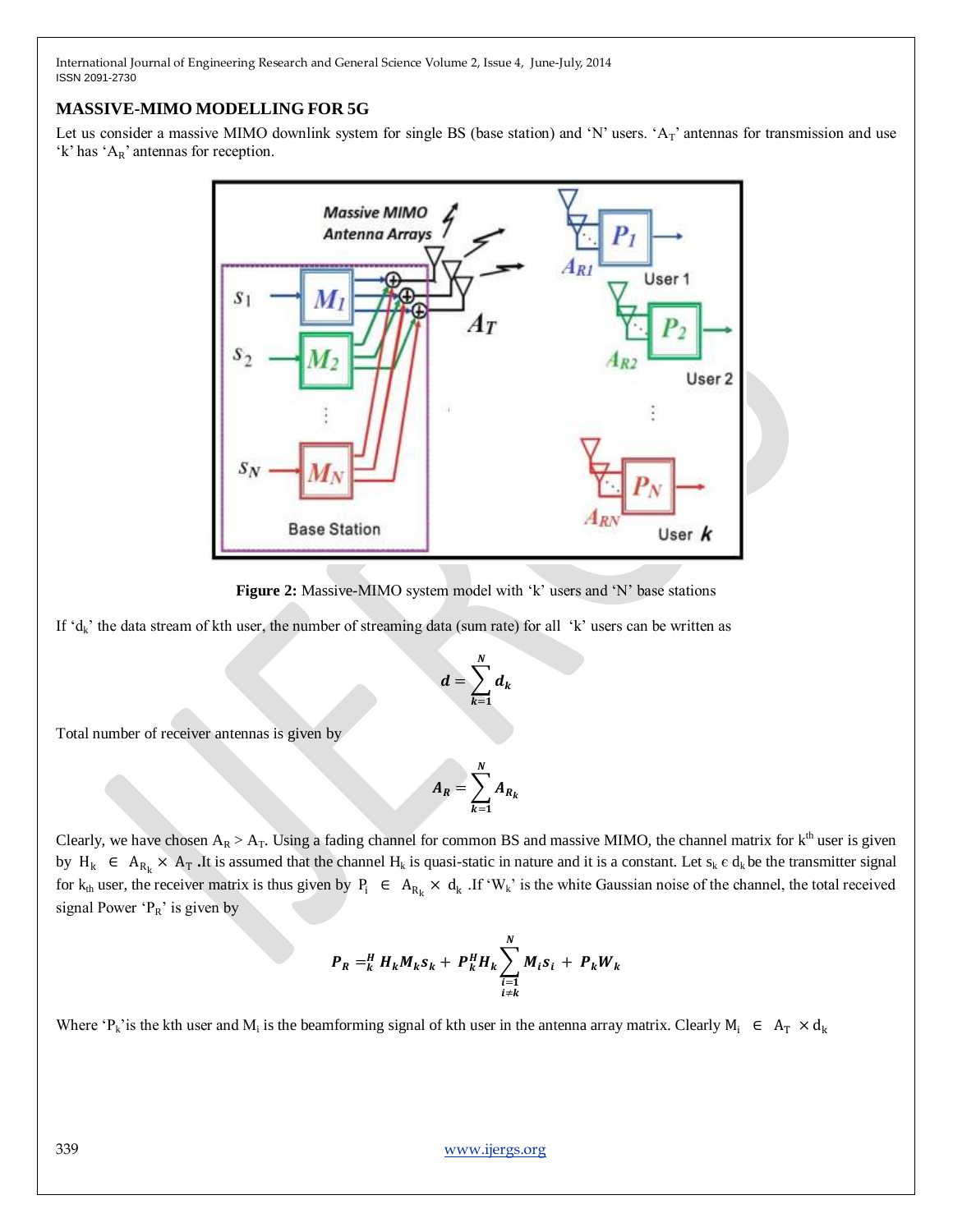

**Figure 3:** Massive-MIMO services provided to number of users by employing 2048, 4096 and 8192 Antenna Arrays (AA)

Massive MIMO proposals for this model by employing a very huge number of antennas to multiplex information signals in communication systems for several machines by utilizing devices-to-devices link (D2D) on each time-frequency access schemes (TDM/FDD), focus must be on optimizing energy radiated energy towards the directions intended while minimizing intra- and inter-cell interference. Figure 3 clearly highlights the comparison cellular services provided in terms of data rate gain for various antenna arrays for massive MIMO application in a 4X4 baseline for subscribers in a single cell cluster. The 8192 number of antennas is deployed by massive MIMO systems thereby increasing the user efficiency. Services to users with 2048 antennas in simple MIMO schemes were classically adopted where both '5' and ‗50' percentile of full efficiency is achieved. The MIMO systems with 5096 is the intermediate with optimal service provided .Thus increasing the number of array in antenna with advanced signal processing tools could a huge information could be transmitted which would be the requirement of 5G cellular.

#### **MASSIVE-MIMO AND 5G CELLULAR**

In massive MIMO present research challenges include estimation of criticality of coherent channels. Propagation impairments for massive MIMO in present context could also be hypothetically calculated on experimental basis for channel orthogonality. This could be further implemented on the basis of lower costs in the context of hardware power consumption in each of the antennas. Considering present scenario 5G has many merits over 4G

- i) Non- bulky in space
- ii) Directive antennas
- iii) Coherent angle spread of the propagation

There are limited number of antennas in MIMO employing single-user that is fit for current standard of cellular communication. But massive MIMO is not limited if TDD (Time Division Duplex) is incorporated for enabling channel characterization. This relative scenario has massive MIMO's application which governs the multiple antennas distributed in which a small town or university campus or city could be utilized.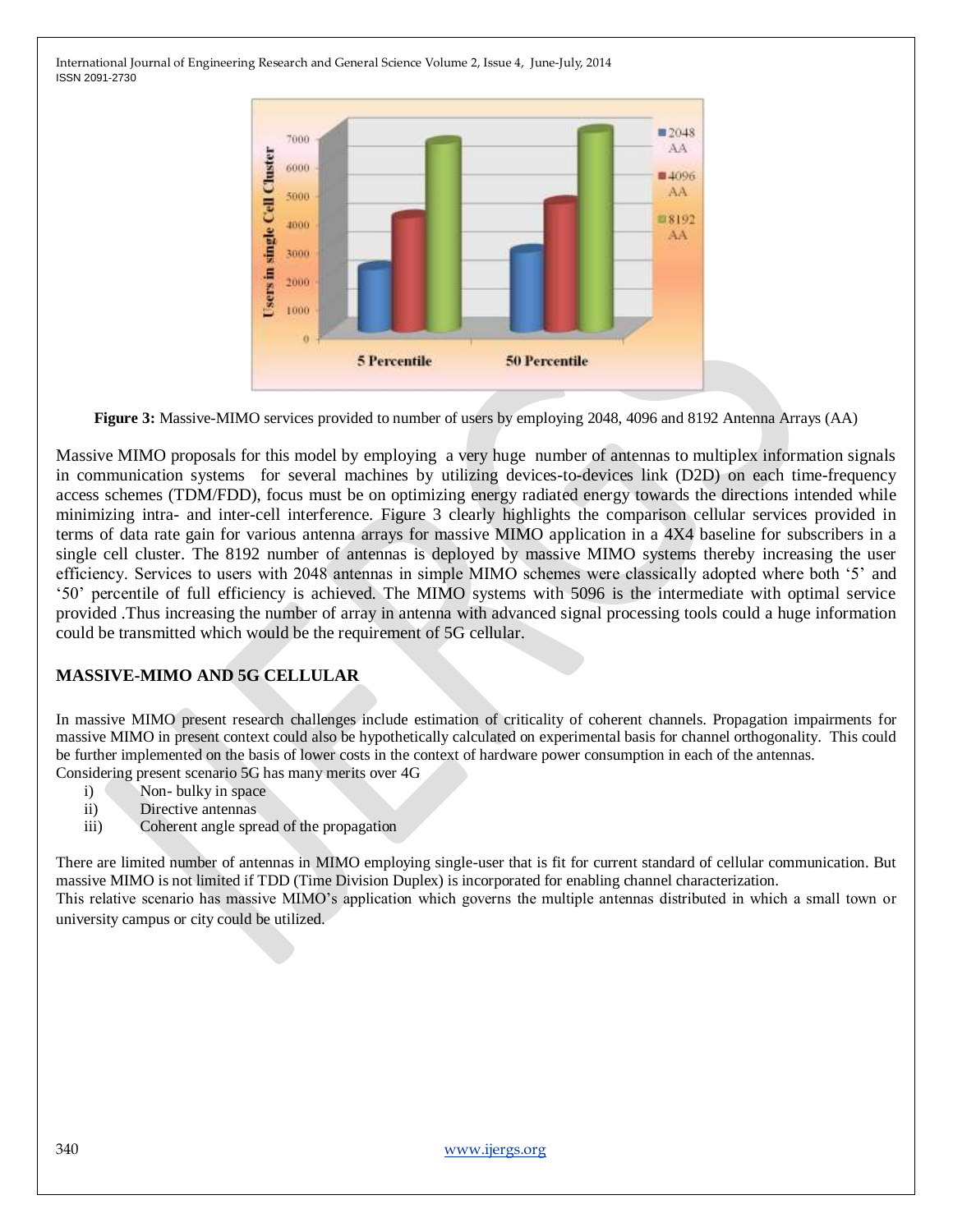

**Figure 4:** Integration of various emerging technologies towards 5G wireless system.

#### **A. Millimeter Wave (mm-Wave)**

The frequencies in the range of 600 MHz to 1600 MHz are currently in use for cellular . This little range can hardly be exploited for future generation wireless access systems by reframing the system. Higher spectrums in the ranges of GHz and THz could be deployed by utilizing techniques in cognitive radio. The highly potential field is exploited by wavelength in millimeter range and hence the term millimeter wave is in practice. Today different cellular and wireless firms want a radical increase in capacity emerging trends which has to be carried in coming years beyond fourth generation of wireless standards in Long Term Evolution (4GLTE). Around 2020, the cellular networks would face a very high speech and data traffic and thereby higher capacity demands for data rate and bandwidth. For wireless future wireless generation of 5G mobile data rates must increase up to several gigabit per second (Gbps) range, which can only be processed by using the millimeter wave spectrum steerable antennas. This would support 5G cellular backhaul communications in addition to integration of world-wide fidelity in wireless services. Since Massive MIMO is a spatial processing technique which would have orthogonal polarization and beam-forming adaptation, this smaller millimeter wavelength is suitable frequencies. The highly populated geographical regions could be covered by 4G+ to 5G technologies by setting backhaul link using massive MIMO in case of greater bandwidth challenges. Cost per base station will significantly reduce due to innovative architectures of co-operative MIMO, thereby minimizing interference relays and servicing base stations.



**Figure 5:** A satellite-cellular communication system showing uplink and downlink

The wireless operators would reduce cellular coverage area to pico and femto cells for generating spatial reuse. Since cellular networks would face gigantic traffic (data and speech) over next ten to twenty years, a huge challenge would be to harmonize frequency bands by ITU to GHz and THz. This will enhance low cost of service and roaming. The mobile network operators are planning to fulfill future needs, by combing of to share spectrum for this solutions which would be beneficial beyond 2020.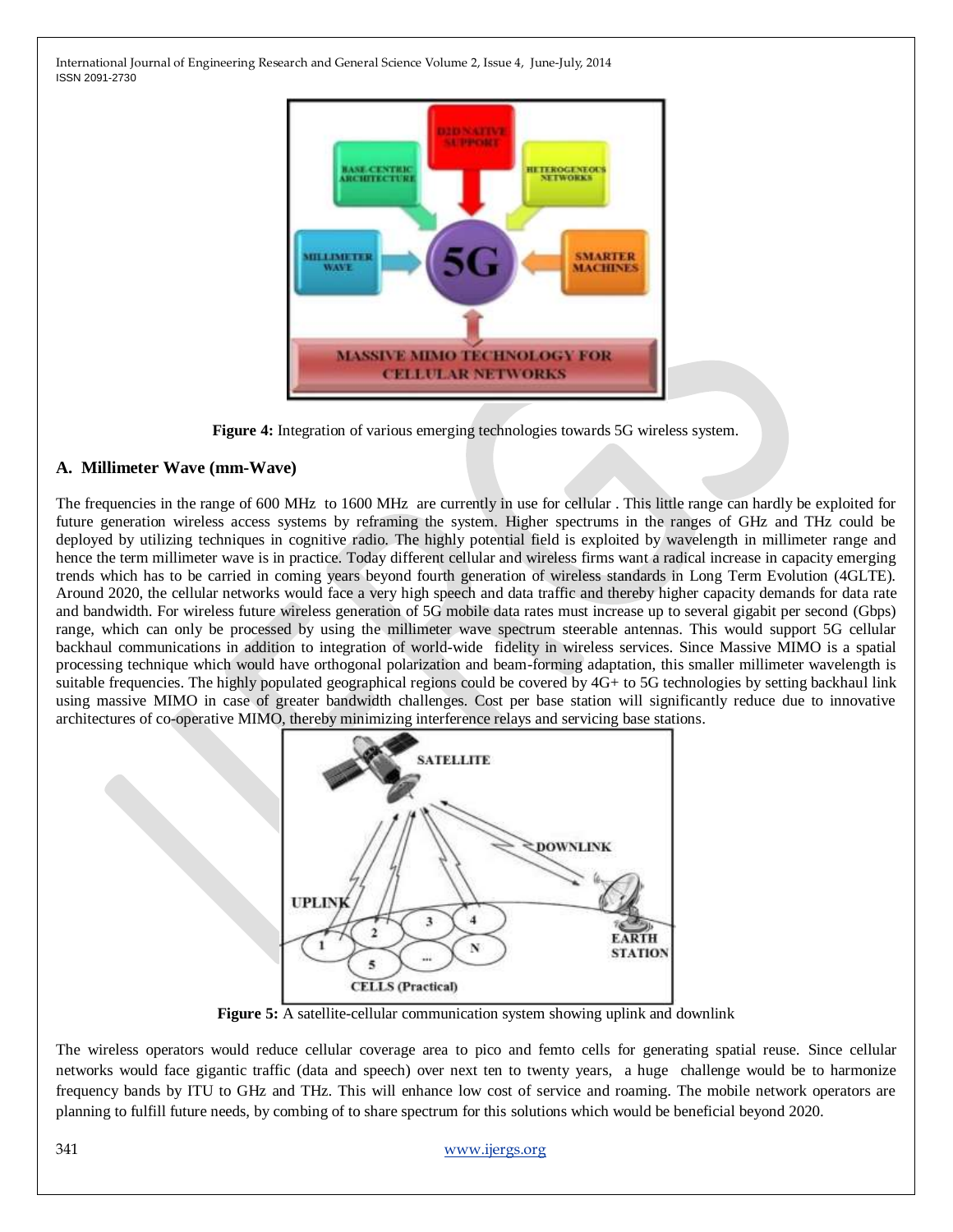#### **B. Base-centric architectures.**

For 5G evolution the base centric architectures would have major role to play in wireless communication. The up-linking and downlinking concepts must be integrated to data wireless channels for better servicing of data flows with different priorities towards nodes set within wireless network.



**Figure 6:** Base-centric architecture employing small cell for 'N' users.

Wireless designs in this concept are based on the axiomatic cells roles as which are basic building block units within the the radio network access. By use of base centric design both control and traffic signals are transmitted under same downlink and its corresponding uplink connection for more denser networks in future some vital changes must be done to 5G. The increase in transmit power in base stations is a major issue for denser coverage areas. This base centered architecture would employ massive MIMO for a decoupling uplink as well as downlink and thus would allow the link data to flow through various of nodes set. Virtual radio access networks (RAN) will have node and the hardware allocation for handling the processing associated with this node. Dynamic hardware resources allocation in a base centered mode must depending on network operator's defined matrix operator. Architectural network design in this context should compensate multi-hop by imposing partial centralization via aggregation of resources

### **C. Device-to-Device (D2D) Native Support**

Cell-phones, local small cell wireless networks are a deciding factors of smart proxy call caching for redefining new aspects of device supports by use of massive MIMO. The 5G wireless cellular must employ base-centric architectural structures and invent new a device-support so that human devices could easily communicate with virtual emotions.

| <b>Table 1: Features of Device-to-Device support</b> |                                                                                            |
|------------------------------------------------------|--------------------------------------------------------------------------------------------|
| <b>D2D</b> Support                                   | <b>Features and examples</b>                                                               |
| Real-time operation with                             | Demands reliable data transfer a given time.<br>$\bullet$                                  |
| low latency                                          | Vehicle to D connectivity improving traffic by alert and control messages.                 |
| Massive Device inter-                                | Some D2D services might require over 10 devices connection                                 |
| connection                                           | Devices operating typically at hundred per base station for smart grids and meter sensors. |
| <b>Higher Reliability Linkage</b>                    | More safe and reliable than wired standards                                                |
|                                                      | Virtual and operational wireless link everytime and everywhere.                            |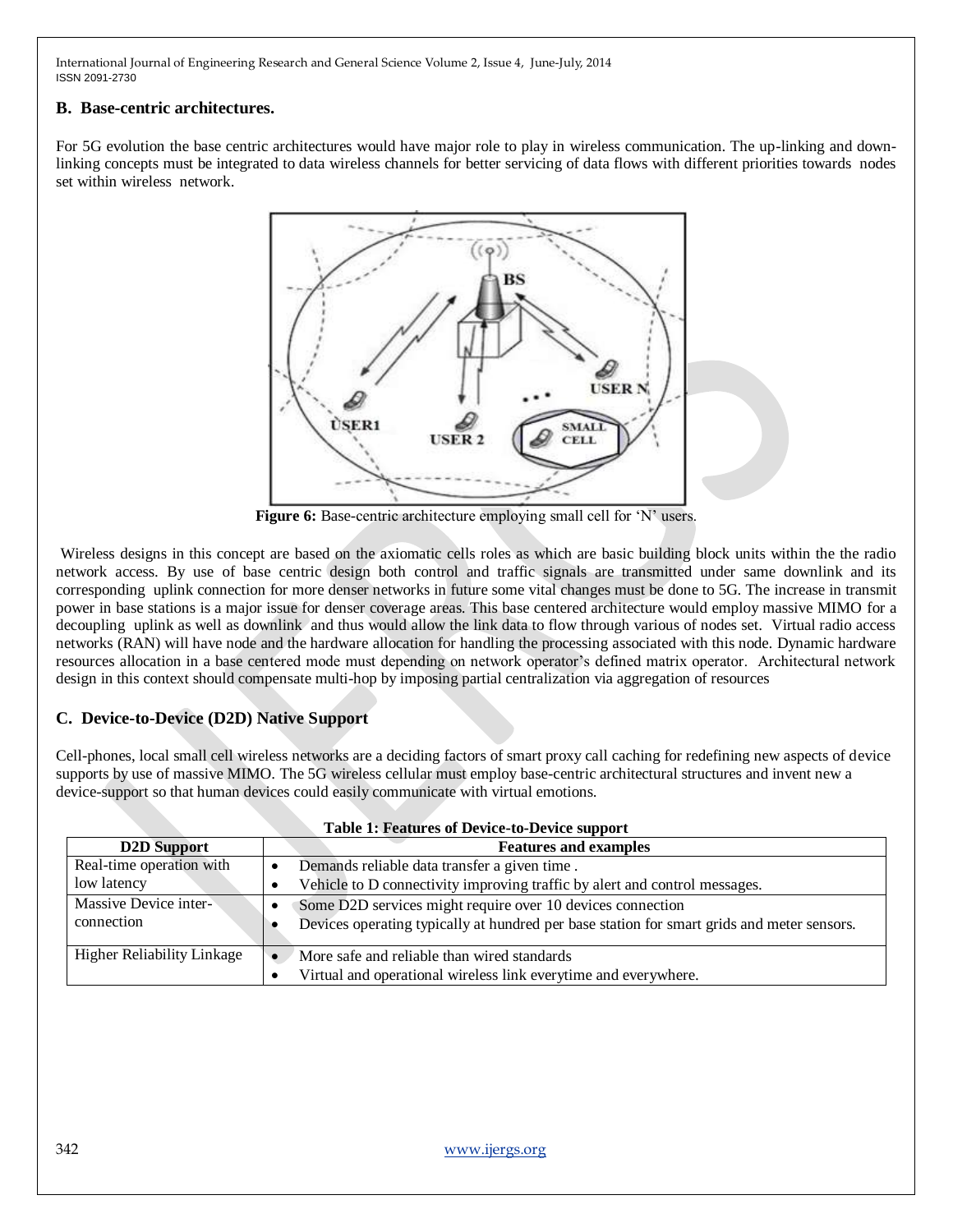

**Figure 7:** Device-to-device Ad-hoc connections in present scenario

Data transmitted by several possible contexts of heterogeneous networks greatly rely on the sets of device to device support which is also discussed in next section. These network sets must provide full connectivity aspects of a given machine in session cellular approach. Wireless systems have become necessities like water and electricity. Thus it must be dealt with utmost commoditization, thereby enhancing new types of requirements. These would be brought upon by employing massive-MIMO modeling. In systems that employ voice centric operations, a call is established when two parties in close proximity have situations co-locations of several devices share multimedia content. A single hop is usually established to utilize multi-operational tendencies of a single hop. This is responsible for waste of signaling resources. The transmission powers of a several watts in both downlink and uplink are consumed to achieve a few milli watts per device. Thus battery drains and also there is increase in interference occupying the same resources for signaling everywhere. This can be minimized if we focus on accompanying overheads by controlling estimation of used wireless channel by employing massive MIMO which can focus on enhancing the capacity for 5G based D2D. The current wireless network researchers must study this 4G+ systems and must ensure that a green network focusing on current studies is detected for safety of the public safety

#### **D. Heterogeneous Networks**

The base-station is becoming denser rapidly, driven by the rise of heterogeneous networks. While heterogeneous networks were already standardized in 4G, the architecture for next generation massive MIMO employments would be designed to support those 5G networks. Heterogeneous network which represent a novel networking paradigm based on the idea of deploying short-range, lowpower, and low-cost base stations operate in conjunction with the main macro-cellular network infrastructure. 5G networks would provide high data rates, allow offloading traffic from the macro cell and providing dedicated capacity to homes, enterprises, or urban hotspots. As Evolution of wireless cellular devices continues to explode, the traffic demand in wireless communication systems is also increasing. It is expected that the traffic demand will increase up to twenty times by 2020 as that of 2014.One of the main challenges of Heterogeneous Network is planning and managing multilayer, dense networks with high traffic loads. The tools used today for network planning, interference management and network optimization require too much manual intervention and are not scalable enough for advanced Heterogeneous Networks. Self-organizing networks (SON) enables operators to automatically manage operational aspects and optimize performance in their networks, and to avoid squandering staff resources to micromanage their radio access networks. In denser networks, automization reduces the potential for errors, and frees up precious resources to focus on more important activities of network design, management and operation. . Mobile networks continue to become faster and capable of transporting more traffic, thanks to the increased efficiency and wider deployment of 3G, 4G technologies now and 5G in future. It also introduces network-performance optimization processes that are too granular or too fast for manual intervention – and these bring benefits not only to multi-layer networks, but also to the macro-dominated networks of today. SON can be thought of as a toolbox of solutions. Yet performance improvements are not sufficient to meet the increase in traffic load driven by more subscribers, more applications, and more devices. To meet subscribers' demand for ubiquitous and reliable broadband connections, operators have to do more than expand their networks. They have to embrace a deep, qualitative change in the way they plan, deploy and operate their networks. Heterogeneous Networks are central to this change: they capture multiple, convergent dimensions along which networks have started to evolve gradually. The move toward Heterogeneous Networks is driven by a combination of market forces, capacity limitations in the existing infrastructure, and new technologies that enable operators to deploy and manage dense, multi-layer networks that increasingly include small cells. Operators can choose which ones to adopt and when, depending on their needs, their strategies, and the maturity of the solutions. SON standardization efforts started with 3GPP Release 8 but are still ongoing, so there is a varying level of maturity among tools, in terms of both specifications and the commercial availability of products. The focus of SON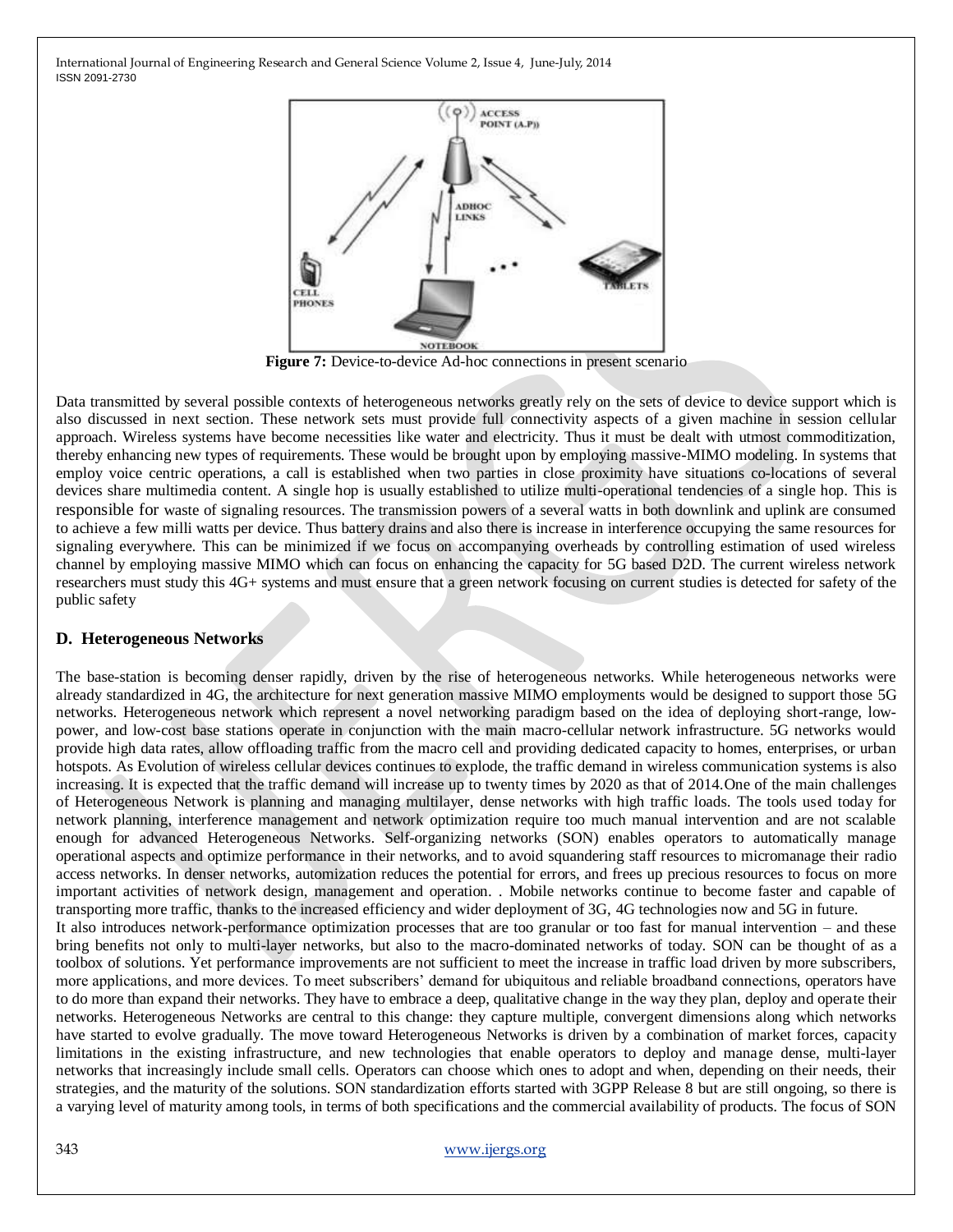standardization has gradually moved from the macro-cell layer to the small-cell layer, as the small-cell market expands and ecosystem players encounter the challenges that small cells introduce in mobile network.



**Figure 8:** A typical heterogeneous network

Operators expect Heterogeneous Networks to deliver a higher capacity density, increase spectrum efficiency, and improve the subscriber experience, while lowering the per-bit cost of transporting traffic. Achieving these goals is necessary, but it will not be easy. Operators and vendors are jointly working to ensure a smooth transition to Heterogeneous Networks, but the process will require time, effort and the establishment of a robust ecosystem. In the process, mobile networks will become more complex.

## **E. Multiple Cell-Cluster and applications to Smarter Machines (Wireless devices)**

For the multi-user MIMO downlink in a single and in clustered multiple cells, we consider the situation in which the total number of receive antennas of the served users is larger than the number of transmit antennas of the serving base station (BS).



**Figure 9:**. Clustered cellular scenario with a virtual controller for full Base Station coordination within each cluster.

This situation is relevant for many scenarios. For instance, in multi-user MIMO broadcast channels, the BS simultaneously serves as many users as possible and hence a large total number of receive antennas..As Clustered cellular scenario, in each cluster there is a virtual controller due to the full BSs coordination within each cluster which is shown in figure 9. .Newer technologies which could be included to current scenarios are LiFi (Light Fidility), WiZig+ , etc.It must be noted that, the power consumptions of assembled A/D (Analog to Digital) converters at frequencies from 300 MHz to 30 GHz has been considered in this section. It has been found that these costs and energy related parts must adopt massive-MIMO technology for achieving higher efficiency.. The justification of some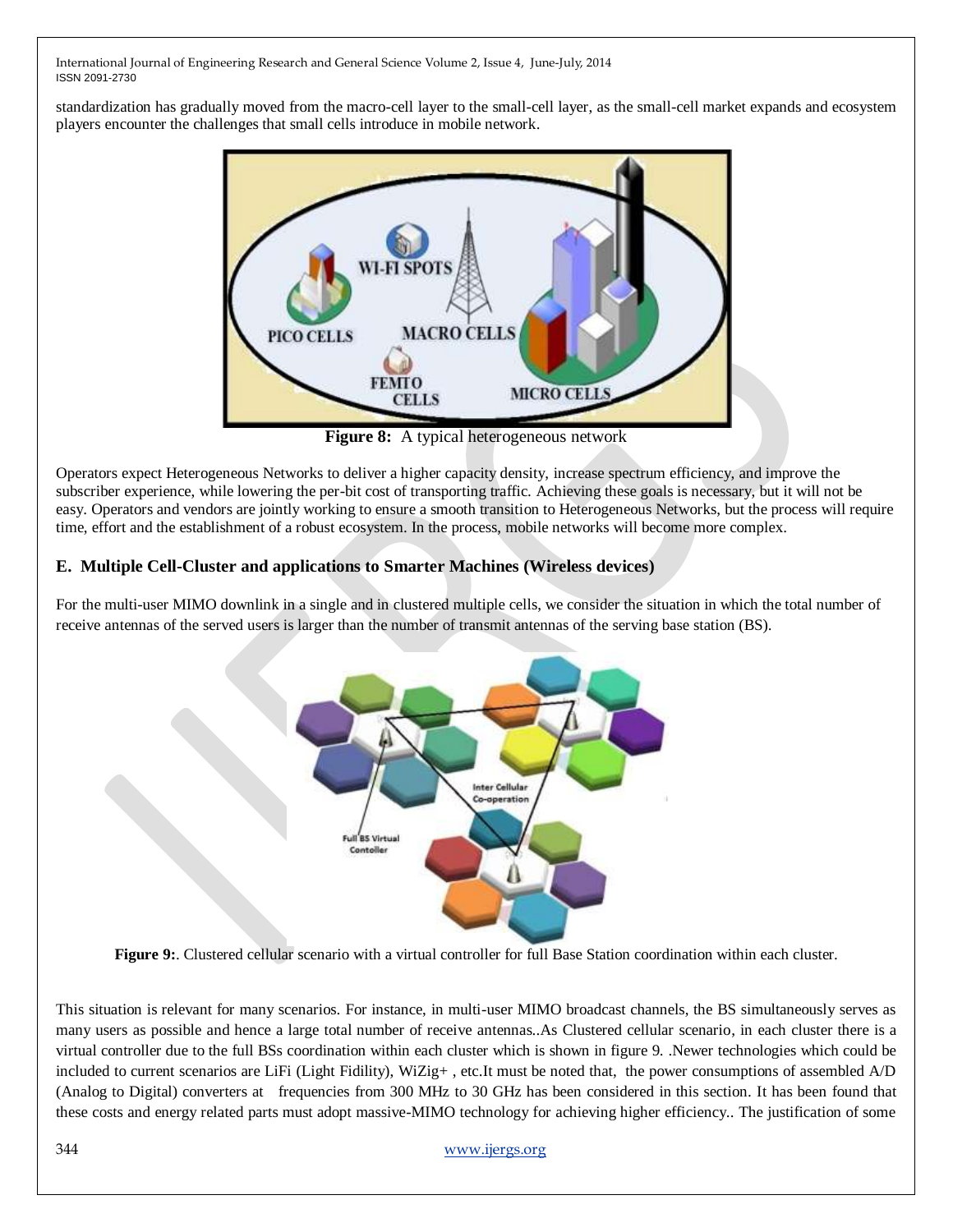of these vital parametric changes is solved by objectives of massive MIMO counterparts. It is argued that 5G systems must not follow 2G-4G network designs, but must integrate previously used architectures into new paradigms to exploit Machine intelligence by layering various protocol stack for Device-to-Device (D2D) connectivity or by introducing smart caching discussed in previous section .While this Each of these designs require a change at the layered node level component change by implying architectural level multi-hop for massive MIMO based next generation wireless cellular Earlier the generations from 2G to 4G were built on the design primitive by completing control at the infrastructural level of site. Some probabilistic approaches can be assumed b unleashed by allowing the devices to play smart roles and, then think to enhance 5G's design accounting for an increase in machine's intelligence at end user's level. These technologies are named as

- a. Higher interference rejection.
- b. Intelligence for smarter machines
- c. User level local caching

#### **CONCLUSION**

From this review paper it is concluded that adaption of massive-MIMO for 5G is an evolutionary challenge which would affect major change in component design for cellular systems and component design. Graphical study of antenna arrays show that more and more users can be provides services in denser cellular networks. The system model describes that emerging technologies such as these would have potential functions for transmission and reception purposes. Massive MIMO technique would inculcate more efficiency in present cellular systems when number of antennas is increased with advanced signal processing tools laid out in downlink model. Massive-MIMO may require major architectural changes, in particular in the design of macro base stations, and it may also lead to new types of deployments.

#### **REFERENCES:**

- [1] H. Huh, G. Caire, H. C. Papadopoulos, and S. A. Ramprashad, "Achieving Massive MIMO Spectral Efficiency with a Not-so-Large Number of Antennas" IEEE Trans. Wireless Communications, vol. 11, no. 9, pp. 3226-3239, Sept. 2012.
- [2] R. C. de Lamare "Massive MIMO Systems: Signal Processing Challenges and Research Trends", URSI Radio Science Bulletin, Dec. 2013.
- [3] E. G. Larsson, F. Tufvesson, O. Edfors, and T. L. Marzetta, "Massive MIMO for Next Generation Wireless Systems", IEEE Commun. Mag., vol. 52, no. 2, pp. 186-195, Feb. 2014.
- [4] Rangan, S.; Rappaport, T.S.; Erkip, E. "Millimeter-Wave Cellular Wireless Networks: Potentials and Challenges", Proceedings of the IEEE, On page(s): 366 - 385 Volume: 102, Issue: 3, March 2014
- [5] F. Rusek, D. Persson, B. K. Lau, E. G. Larsson, T. L. Marzetta, O. Edfors, and F. Tufvesson, "Scaling up MIMO: Opportunities and Challenges with Very Large Arrays", IEEE Signal Proces. Mag., vol. 30, no. 1, pp. 40-46, Jan. 2013.
- [6] C. Studer and E. G. Larsson, "PAR-Aware Large-Scale Multi-User MIMO-OFDM Downlink", IEEE J. Sel. Areas Commun, vol. 31, no. 2, pp. 303-313, Feb. 2013.
- [7] O. N. Alrabadi, E. Tsakalaki, H. Huang, and G. F. Pedersen, "Beamforming via Large and Dense Antenna Arrays above a Clutter‖, IEEE J. Sel. Areas Commun, vol. 31, no. 2, pp. 314-325, Feb. 2013.
- [8] R. Aggarwal, C. E. Koksal, and P. Schniter, "On the Design of Large Scale Wireless Systems", IEEE J. Sel. Areas Commun, vol. 31, no. 2, pp. 215-225, Feb. 2013.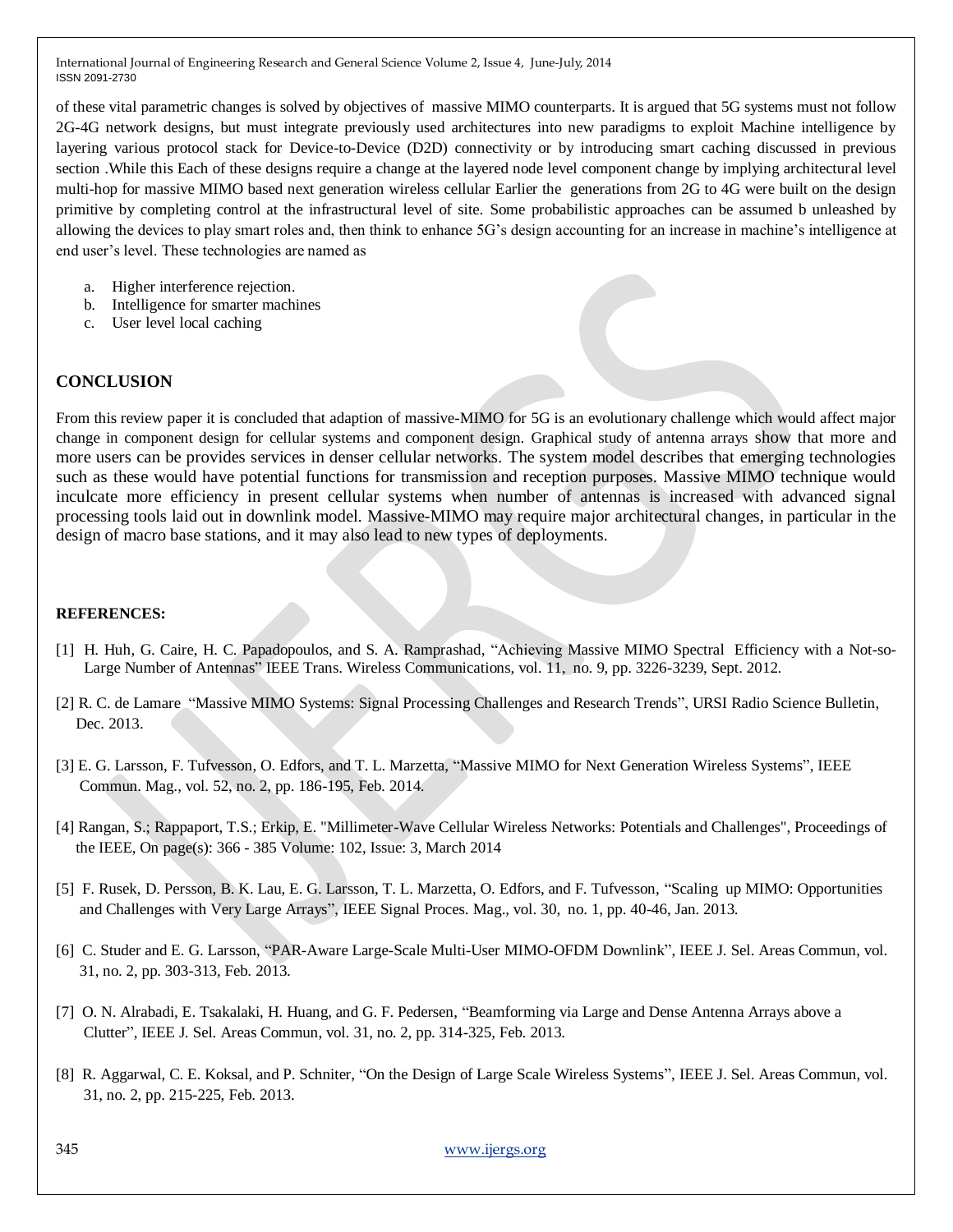- [9] B. Yin, M. Wu, G. Wang, C. Dick, J. R. Cavallaro, and C. Studer, "A 3.8 Gb/s Large-scale MIMO Detector for 3GPP LTE-Advanced‖, Proc. IEEE International Conference on Acoustics, Speech, and Signal Processing (ICASSP), May 2014.
- [10] Federico Boccardi, Robert W. Heath Jr., Angel Lozano,Thomas L. Marzetta, Bell and Petar Popovski, "Five Disruptive Technology Directions for 5G", Communications Magazine, IEEE Volume: 52, Issue: 2, February 2014 Page(s): 74 - 80
- [11] R.C. de Lamare, R. Sampaio-Neto, "Minimum mean-squared error iterative successive parallel arbitrated decision feedback detectors for DS-CDMA systems", IEEE Trans. Commun., vol. 56, no. 5, May 2008,
- [12] J. Zhang, X. Yuan, and L. Ping, "Hermitian precoding for distributed MIMO systems with individual channel state information", IEEE J.Sel. Areas Commun., vol. 31, no. 2, pp. 241–250, Feb. 2013.
- [13] F. Rusek, D. Persson, B. Lau, E. Larsson, T. Marzetta, O. Edfors and F. Tufvesson, "Scaling up MIMO: Opportunities, and challenges with very large arrays", IEEE Signal Processing Mag., vol. 30, no. 1, pp.40-60, Jan. 2013.
- [14] T. Rappaport and et al, "Millimeter wave mobile communications for 5G cellular: It will work!" IEEE Access, vol. 1, pp. 335– 349, 2013.
- [15] J. Jose, A. Ashikhmin, T. L. Marzetta, S. Vishwanath, "Pilot Contamination and Precoding in Multi-Cell TDD Systems," IEEE Transactions on Wireless Communications‖, vol.10, no.8, pp. 2640-2651, August 2011.
- [16] A. Ozgur, O. Leveque, and D. Tse, "Spatial Degrees of Freedom of Large Distributed MIMO Systems and Wireless Ad Hoc Networks", IEEE J. Sel. Areas Commun, vol. 31, no. 2, pp. 202-214, Feb. 2013.
- [17] H. Q. Ngo, E. G. Larsson, and T. L. Marzetta, "Energy and spectral efficiency of very large multiuser MIMO systems", IEEE Trans. Commun., vol. 61, no. 4, pp. 1436-1449, Apr. 2013.
- [18] H. Yang and T. L. Marzetta, "Performance of conjugate and zeroforcing beamforming in large-scale antenna systems", IEEE J. Sel.Areas Commun., vol. 31, no. 2, pp. 172–179, Feb. 2013.
- [19] T. S. Rappaport, Wireless Communications: Principles and Practice, 2<sup>nd</sup> ed. Englewood Cliffs, NJ, USA: Prentice-Hall, 2002.
- [20] P. Li and R. D. Murch, "Multiple Output Selection-LAS Algorithm in Large MIMO Systems", IEEE Commun. Lett., vol. 14, no. 5, pp. 399-401, May 2010.
- [21] E. Bjornson, M. Kountouris, M. Debbah, "Massive MIMO and Small Cells: Improving Energy Efficiency by Optimal Soft-Cell Coordination", in Proc. ICT, May 2013
- [22] J. W. Choi, A. C. Singer, J Lee, N. I. Cho, "Improved linear softinput soft-output detection via soft feedback successive interference cancellation", IEEE Trans. Commun., vol.58, no.3, pp.986-996, March 2010.
- [23] M. J. Wainwright, T. S. Jaakkola, and A.S. Willsky, "A new class of upper bounds on the log partition function", IEEE Trans. Information Theory, vol. 51, no. 7, pp. 2313 - 2335, July 2005.
- [24] H. Wymeersch, F. Penna and V. Savic, "Uniformly Reweighted Belief Propagation for Estimation and Detection in Wireless Networks‖, IEEE Trans. Wireless Communications, vol. PP, No. 99, pp. 1-9, Feb. 2012.
- [25] T. S. Rappaport, E. Ben-Dor, J. N. Murdock, and Y. Qiao, ``38 GHzand 60 GHz Angle-dependent Propagation for Cellular and peer-to-peer wireless communications'', in Proc. IEEE Int. Conf. Commun., Jun. 2012, pp. 4568\_4573.
- [26] F. Rusek, D. Persson, B. Lau, E. Larsson, T. Marzetta, O. Edfors,and F. Tufvesson, ``Scaling up MIMO: Opportunities and challengeswith very large arrays'', IEEE Signal Process. Mag., vol. 30, no. 1,pp. 40\_60, Jan. 2013.